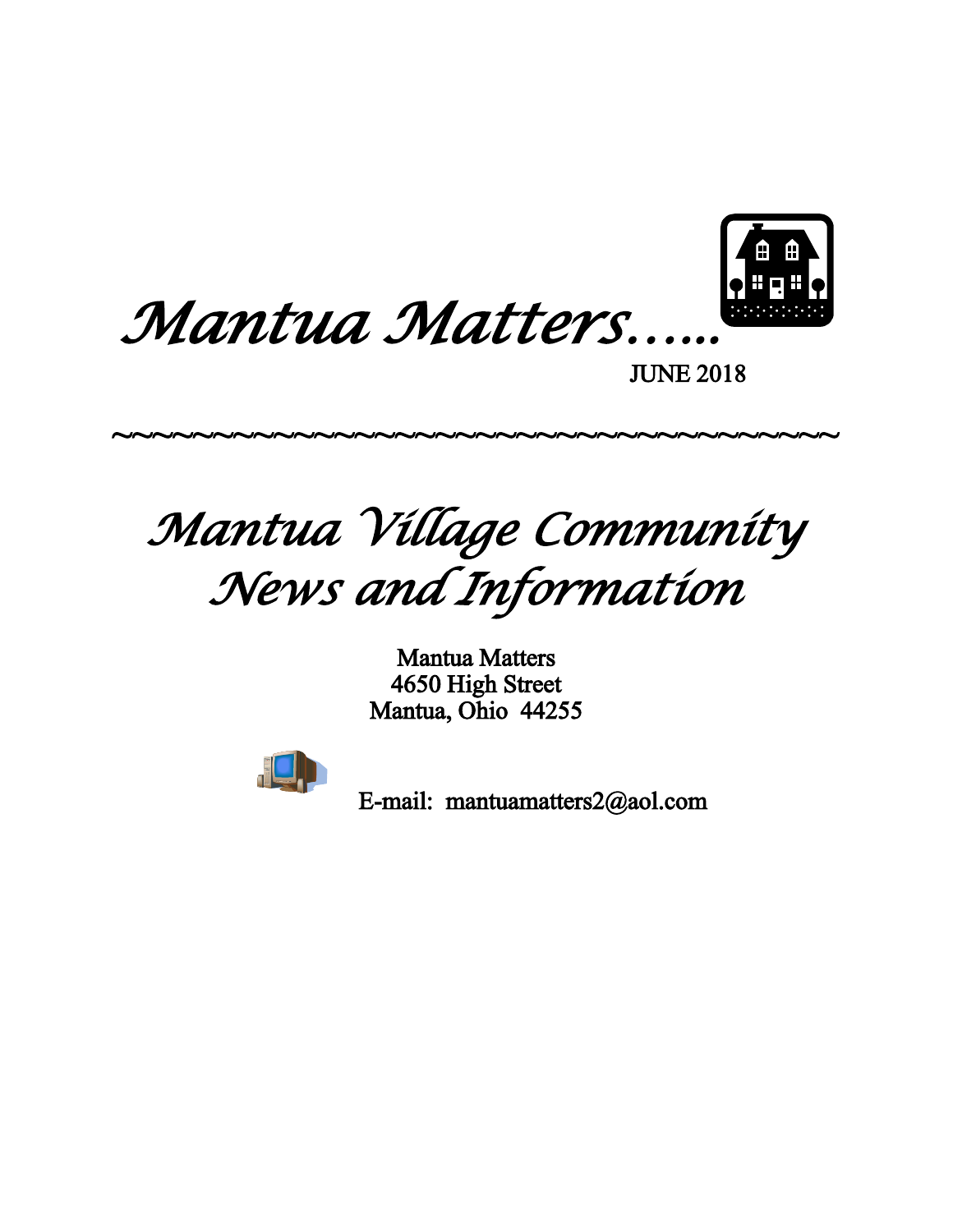

# Summer Fun!!!

It's heating up and summer will be here before you know it! The kiddos will be out of school and vacations will be enjoyed! This issue covers June, July & August. Please read and enjoy!

~~~~~~~~~~~~~~~~~~~~~~~~~~~~~~~~~~~~~~~~~~~~~~~



# NUMBERS TO KNOW…

EMERGENCY…911 Police…330-274-2251 Fire…330-274-3535 Village Hall…330-274-8776 Mayor's Office…330-274-8776 Ext. 155 Service Department…330-274-8776 Ext. 150 Water/Sewer Billing…330-274-8776 Ext. 150 Park Lodge Rental…330-274-8776 Ext. 150 Income Tax…330-274-8776 Ext. 151 Spectrum Cable…1-877-570-6291 Mantua Township, Jodi Thompson 330-274-8443 Shalersville Township, Jill Corbett 330-274-3655 Zoning…330-274-8776 Ext. 152 Mantua Matters…330-872-5496 Trash & Recycling, Kimble Companies…1-800-201-0005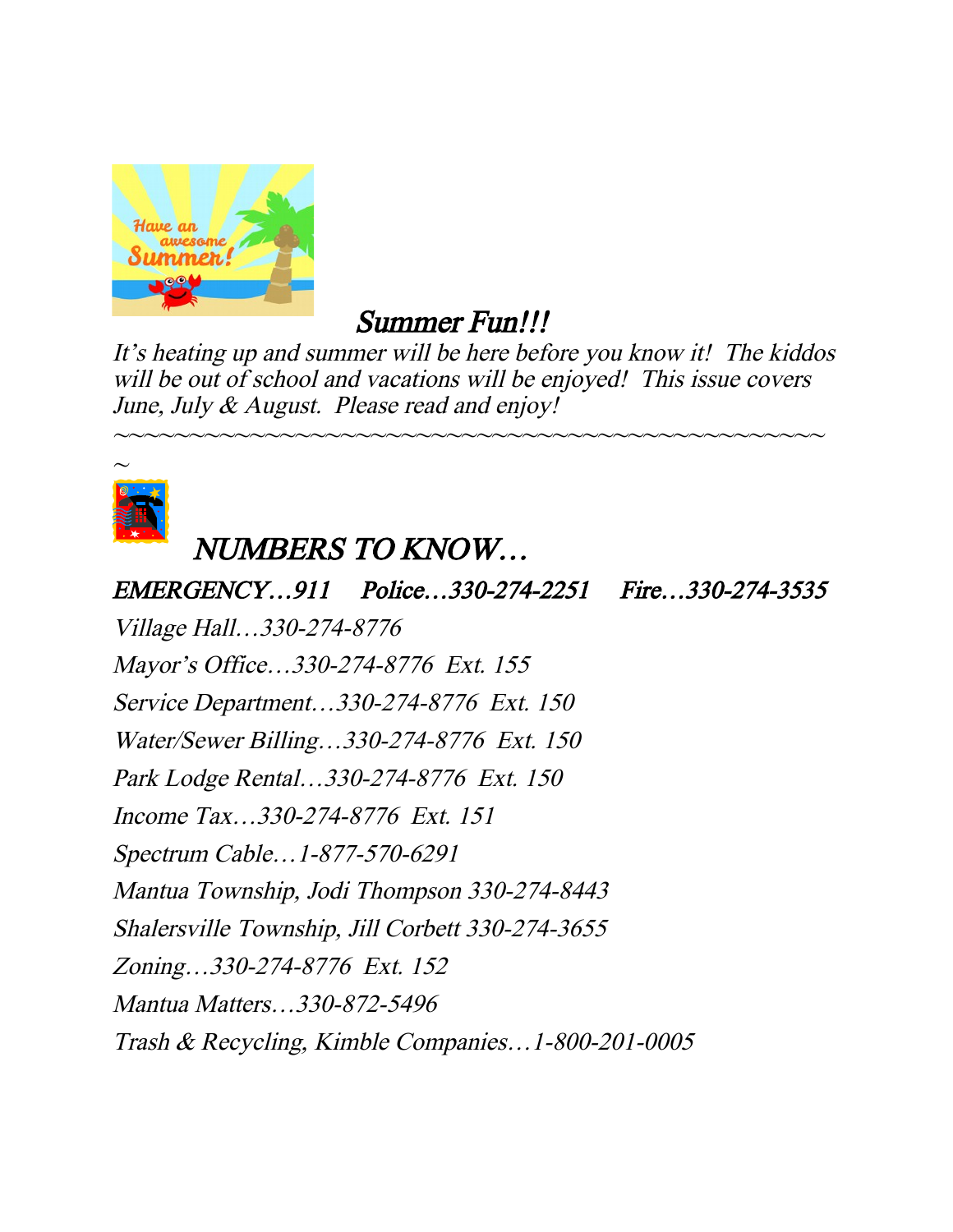

From the Mayor…

#### Mayor's Corner

Council and I want to thank our residents and property owners again for supporting the "Road Tax Levy". While it generates about \$75K a year, in the scheme of things that is not a lot. But, we have tried successfully to spend it wisely. Here is what we have accomplished so far;

Paving High Street from corporation limits on each side of town. We are still in the process of completing the water line on the east end, but the paving funds cannot be used for the water line. This project is being done through grants funds, loan and Road tax funds for the match.

Oak Street from High to Franklin, has been ground and paved with storm sewer repairs be made.

Ambler Lane has had several large sections repaired with grinding and paving

Second Street from Franklin to Prospect has been ground and paved with drainage repairs.

Woodford Streets has been ground and paved with drainage repairs being made.

Elm Street from High to Prospect has been ground and paved.

Herald Street from High to Prospect has been ground and paved.

Glenwood Drive has had grinding and paving done to 2/3 of the street, along with some drainage repairs being done.

Grand Elm has been ground and paved.

Mill Street has been ground and paved.

We have received grant/loan local match for West Prospect Street. It will start at High and hopefully get us to Elm. This will be grinding and paving and replacing or repairing storm sewer drainage. This project won't start until July 2018.

We will also be picking which secondary streets we can do next year, picking the worst of the worst.

#### Trails

As I'm sure you can see the Mills Street connector to the Headwaters Trail is complete. We were able to do this project with a grant from ODNR Recreational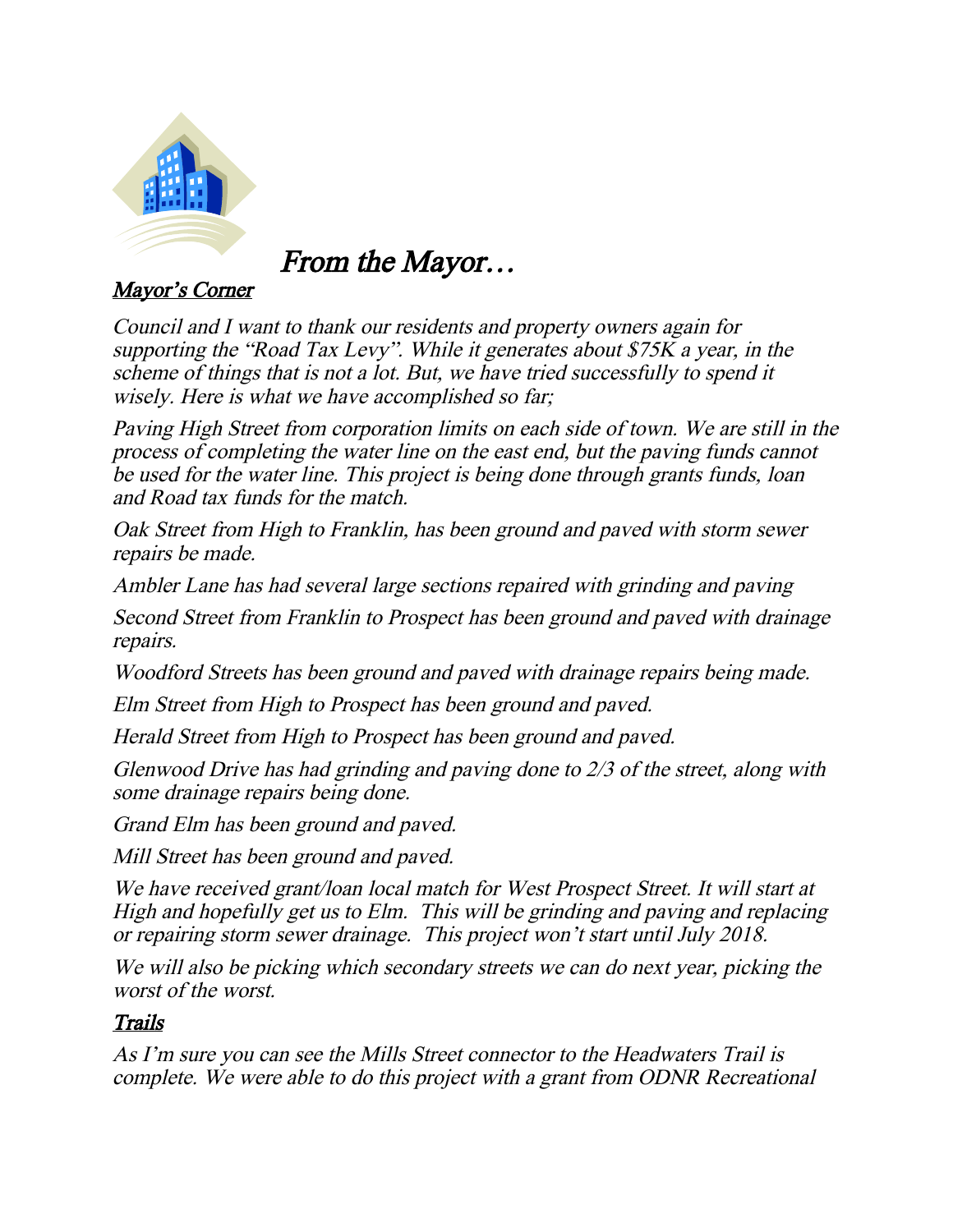Trail Grant for a total of approximately \$141K with the DMRC donating the local match of \$26350.00 to the project. Thanks DMRC group!

Our next trail project is the Buchert Park Trail that runs along the north side of the Cuyahoga River. We applied for a Nature Works Grant for  $$32,644.00$  with the DMRC donating the local match of approximately \$12,338.00 bringing the total project in at around \$44-45K. Thanks DMRC group!

Upcoming events in the Village… Paddle & Dine: June 2, 4PM, Breakaway Excursions, 440-773-2465 Sunset Paddle: June 8, 7PM, Breakaway Excursions, 440-773-2465 Movie at the Park!: June 15, 8PM Bring chair and/or blanket Portage County Soap Box Derby: June 16 High St. Hill, 330-297-5056 Father's Day Paddle & Brats: June 17, 11AM, Breakaway Excursions, 440-773-2465 Solstice Stroll: June 20, Buchert Park, Summer Solstice Paddle: June 22, 5:30PM, Breakaway Excursions, 440-773-2465 Kayak Camp: July 9-13 (ages 10-14), 9AM-1PM, Breakaway Excursions, 440-773-2465 (Session 1) Headwaters Adventure Race: July 14 - Run, Paddle, Bike, Hosted by the Portage Park District, 330-297-7728 Sunset Paddle: July 13, 7PM, Breakaway Excursions, 440-773-2465 Art on the Hill & Wine Tasting Too! Festival, July 14, 10A M-6PM, Hosted by the DMRC, E. Prospect St., Mantua, 330-414-6486 Farmer's Market: July 14, 21 & 28, 9-11AM, at Christ Lutheran Church Babes of Baseball Game: July 14, 12PM, held at Buchert Park St. Joseph Ox Roast Fair: July 20, 21, 22, 11045 St. Joseph Blvd. (off of Pioneer Trail), 330-274-2253 Movie at the Park: July 20, 8PM Bring chair and/or blanket Kayak Camp: July 23-27 (ages 10-14), 9AM-1PM, Breakaway Excursions, 440-773-2465 (Session 2) Full Moon Paddle: July 27, 8PM, Breakaway Excursions, 440-773-2465 Community Wide Garage/Yard Sales: July 27, 28, 29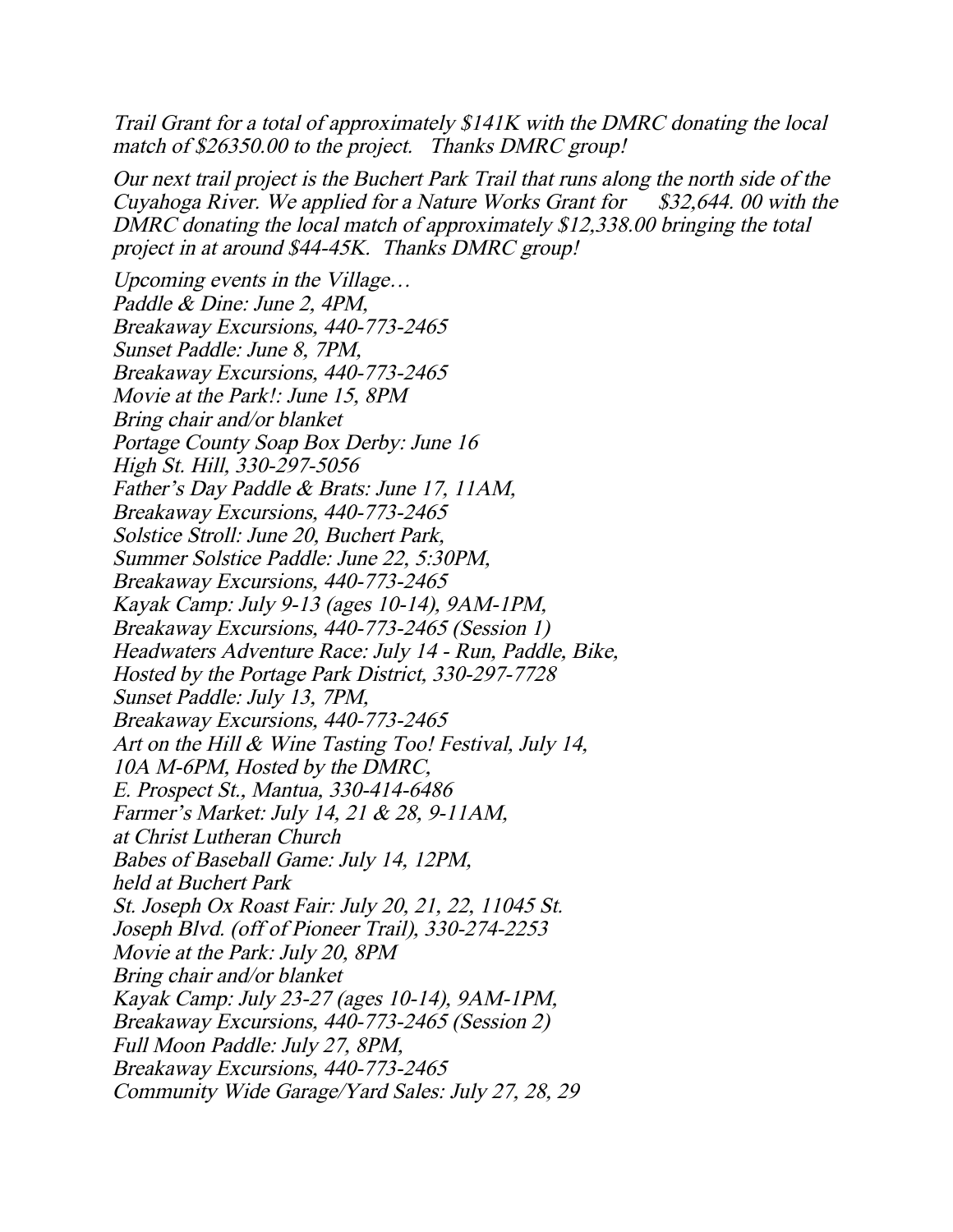Hosted by the Chamber of Commerce, 330-414-6486 Farmer's Market: August 4, 11, 18 & 25, 9-11AM, at Christ Lutheran Church Paddle & Dine, August 11, 4PM, Breakaway Excursions, 440-773-2465 Movie at the Park: August 17, 8PM Bring chair and/or blanket Full Moon Paddle: August 25, 8PM, Breakaway Excursions, 440-773-2465

Mayor Linda Clark

### Council Meetings are the third Tuesday at 7:00 each month at the Administration Building

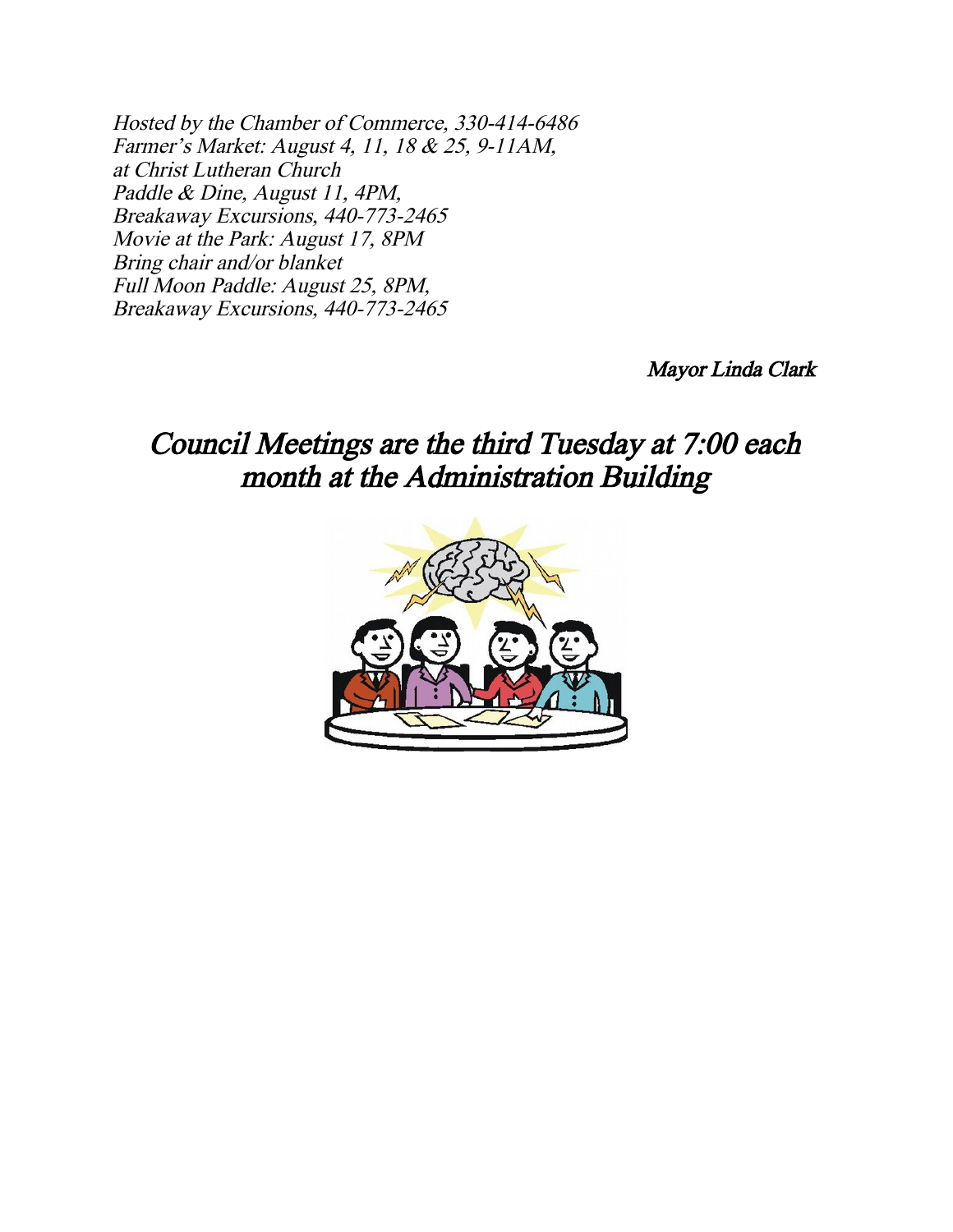

Christ Lutheran Church…

Christ Lutheran will be hosting a Rummage Sale on Friday and Saturday July 27 and 28 from 9am to 1pm. Come and check out all the "treasures" available. Vacation Bible School will be held August 6 to 10 from 9:30 to 12 Noon. All ages are welcome. For more details call the Church at [330 274 2849](about:blank).

The Second Annual Brat and Corn Roast will be held Saturday, August 11 at the Church in the evening. Watch for more information.

Join Christ Lutheran for an outdoor service and picnic on Sunday, August 12. Worship will be held at 10 am and the picnic will follow. Please come and join us.

As always make sure you enjoy some Potato Pancakes at the Mantua Potato Festival in September. The Christ Lutheran booth will be making pancakes during the Festival.

The Mantua Farmers Market will begin Saturday, July 7 from 9 am to Noon. The market will run through Saturday, September 29. Various vendors will have fresh vegetables, baked goods, maple syrup and more. Come visit the lower parking lot of Christ Lutheran for some good eating.

Jake Tillett will be visiting Christ Lutheran on Sunday, July 8. Following the 10 am service we will host a lunch and Jake will share his experiences as a nurse and missionary in Africa! Please come and join us for an exciting program.

Free Community Meals on Mondays June 18, July 16, and August 20 from 5 to 6:30 pm. Please Come and enjoy a meal. Also, it's a great time to visit with friends and neighbors. Christ Lutheran is located at 10827 North Main Street in Mantua.

Barb Goodell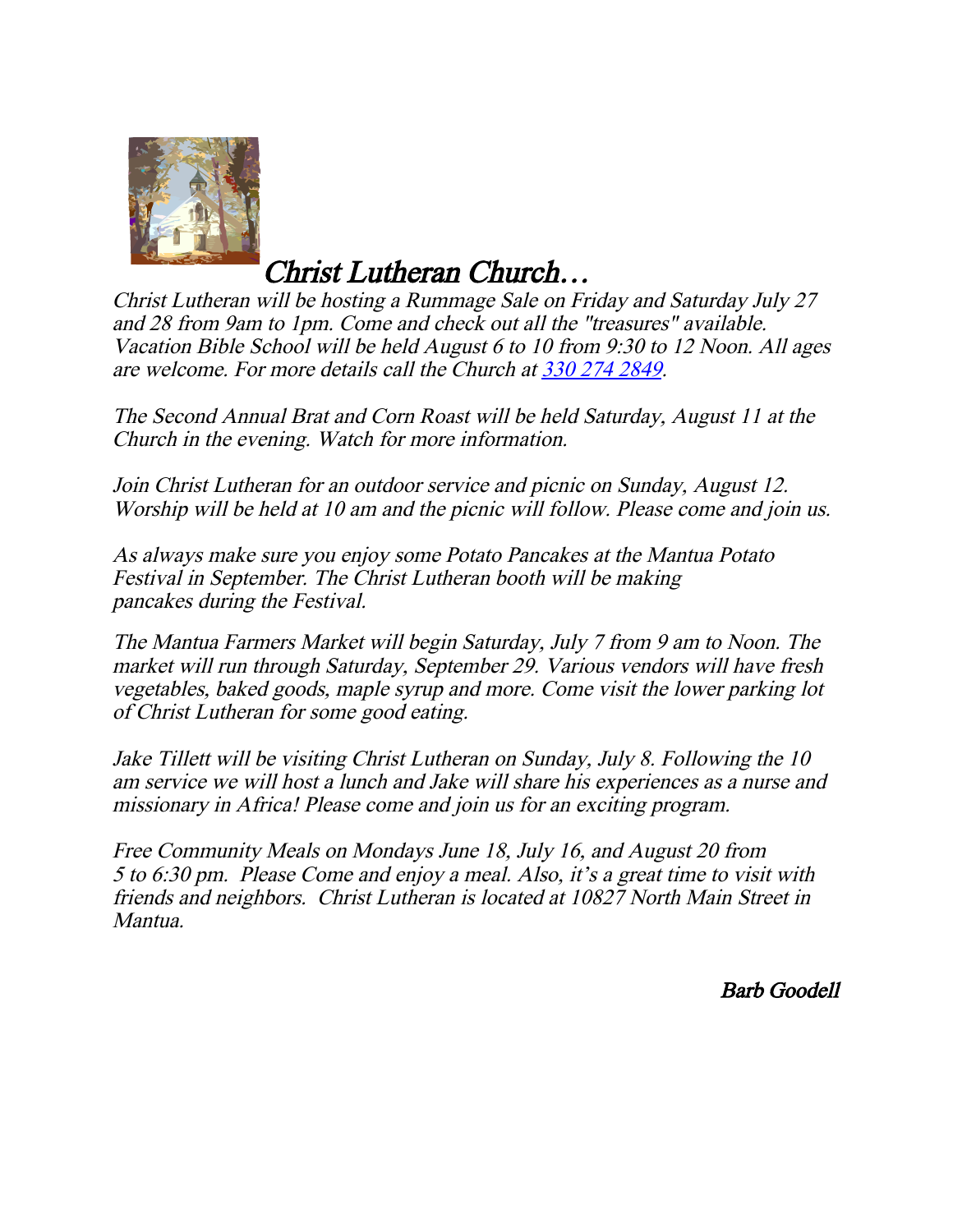

# **Start Talking! Portage YOUR VOICE MAKES A DIFFERENCE**

**PLEASE JOIN OUR TEAM AND HELP US MAKE A DIFFERENCE**

MEETINGS HELD ON THE FOURTH TUESDAY OF EACH MONTH @ 6PM

> Medical Arts Building, Ravenna Ohio 6693 N Chestnut St, Suite 268B

#### **New N/A meetings**

Mantua Center Christian Church, Mantua 4118 S.R. 82 Saturdays, weekly 7:30 p.m.

> Christ Episcopal Church, Kent 118 S Mantua St Tuesdays, weekly 7:30 p.m. Thursdays, weekly 2:00 p.m.

> > Debby Smith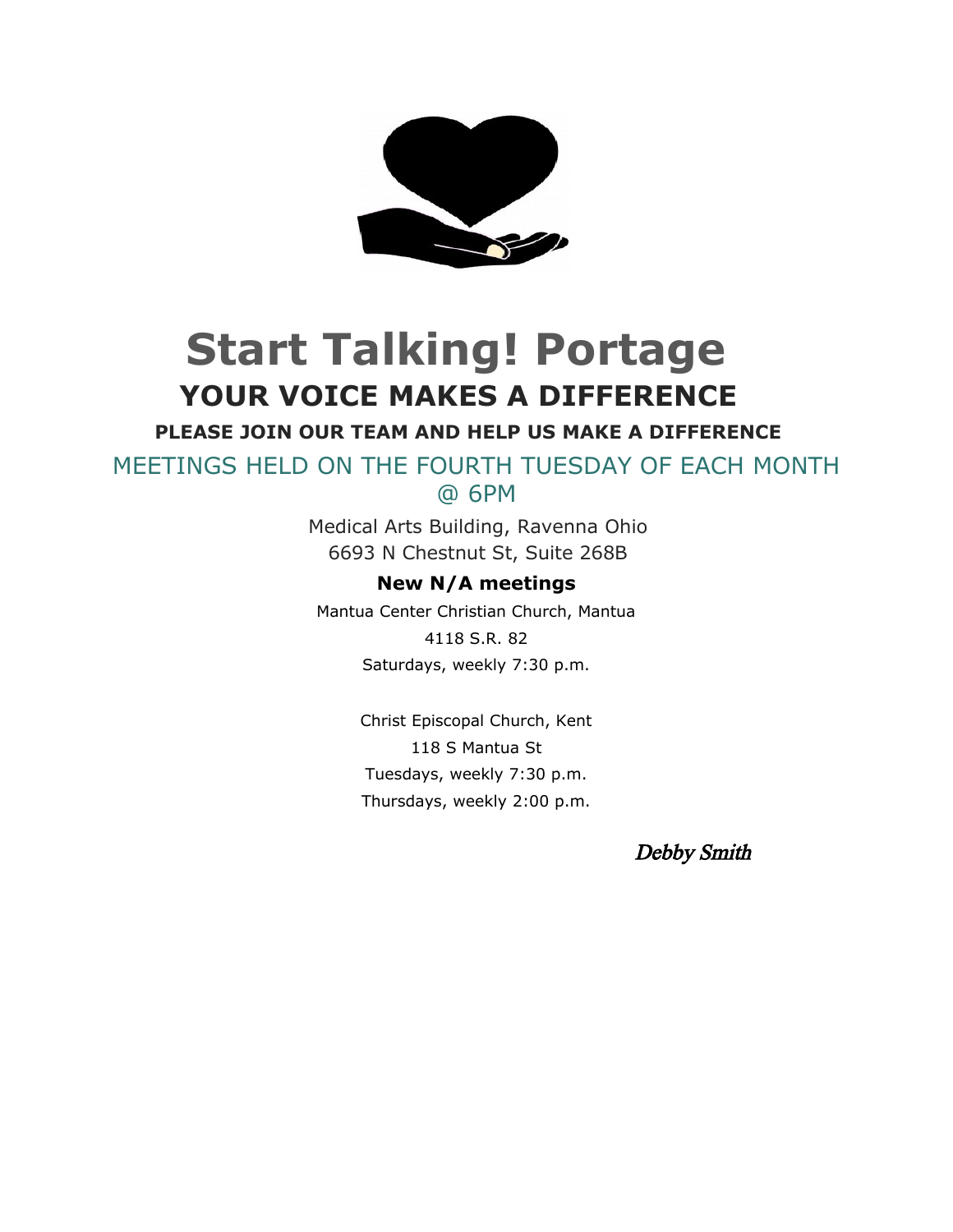

### From the Police Department…

Spring has sprung!! Finally, nice weather is here, which means we all spend more time outdoors. There are some things that you will notice around the Village. The police department has purchased a 2014 Tahoe for Lt. Justus and Vader, to replace the Explorer that Lt. Justus had been driving. The Tahoe is now in service and has an added feature of a prisoner transport seat, which allows Lt. Justus to transport his own prisoners.

You may see a new face around the department. We recently hired Stephanie Morhidge as a dispatcher.

You will notice 2 "Yield to Pedestrian" signs on Main Street, 1 near Franklin Street and 1 near Prospect Street. These were donated by the DMRC and are intended to raise awareness of pedestrians using the crosswalks.

Currently, there is legislation going through Council that would allow limited hunting in the Marshlands. This is in cooperation with ODNR.

Distracted Driving in Ohio causes thousands of crashes yearly and is currently a secondary offense. The police department is currently working on a Village Ordinance that would make distracted driving in the Village a Primary Offense.

When driving on High Street near Buchert Park, use caution when there are baseball and softball games in progress. Please slow down and watch for pedestrians crossing the street.

Remember to check on the elderly frequently during these long hot days of summer. Also, make sure your pets are taken care of. Do not leave children or pets in cars unattended. Cracking the windows a few inches does not release the heat effectively. A good idea is to put your phone, purse or wallet in the back seat if you have a child in the car. Every year, we read about a child left in a car, and unfortunately, a lot of times they are discovered too late.

Some important dates to remember: The Soap Box Derby is scheduled for Saturday, June  $16<sup>th</sup>$ . Art-On-The-Hill is scheduled for Saturday, July  $14<sup>th</sup>$ , which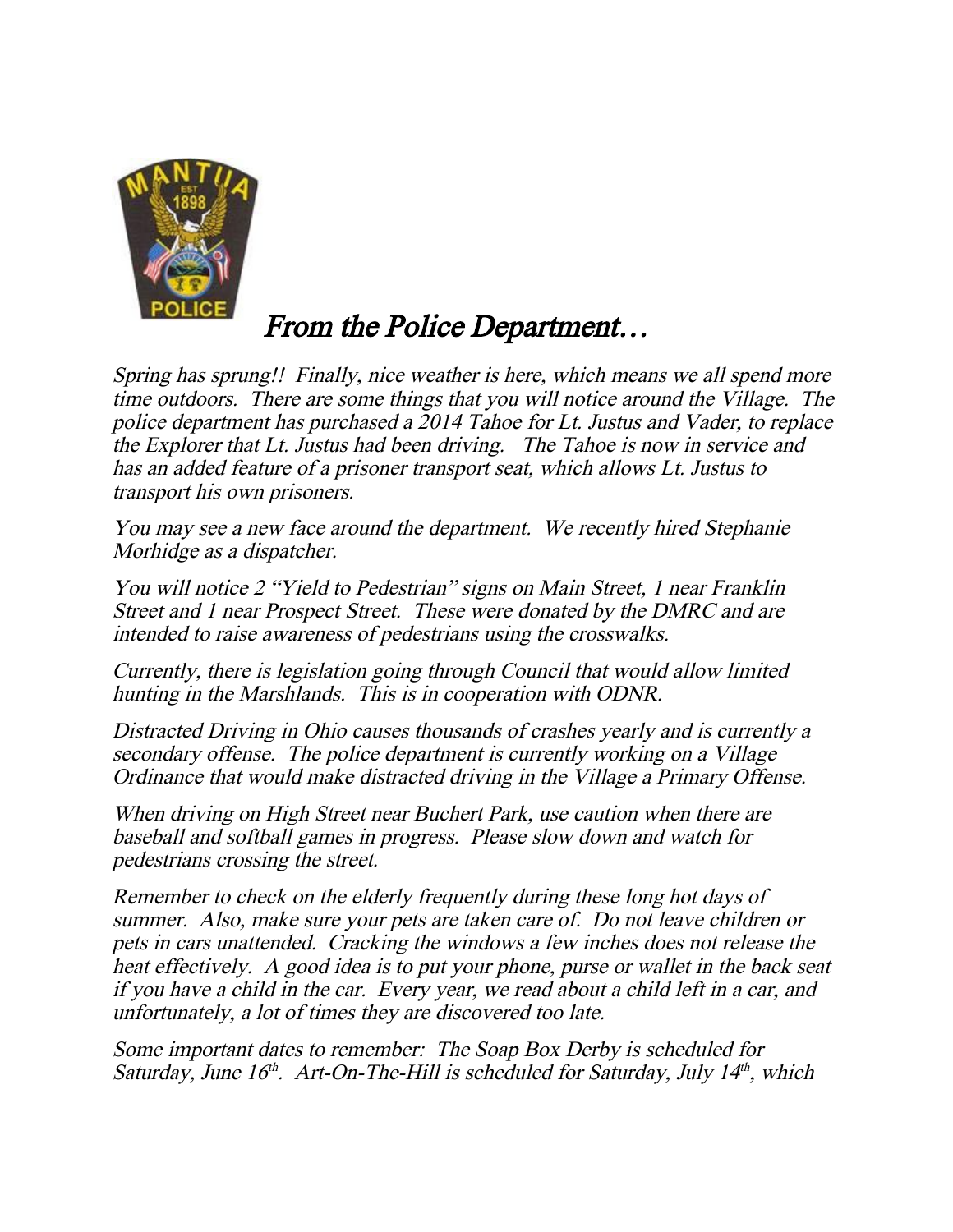includes the Headwaters Adventure Race. The Ox Roast will be July 20-22 at St. Joes.

Safety Meetings are held on the first Wednesday of the month at 6pm at Village Hall.

Council Meetings are held the  $3^{rd}$  Tuesday of the month at 7pm at Village Hall.

Have a Safe and Enjoyable Summer!!

Chief Joe Urso



#### POLICE REPORT…

This report covers the months of February, March, and April

| Fire Dispatch Calls274             |
|------------------------------------|
| Garrettsville Dispatch Calls1,401  |
| Garrettsville Service Calls1,447   |
| Garrettsville Traffic Stops253     |
| <i>Fire Dept. EMS240</i>           |
| Fire Dept. MVA21                   |
|                                    |
|                                    |
|                                    |
| Patrolman Hours Worked2275.25      |
| School Resource Officer Hours396.5 |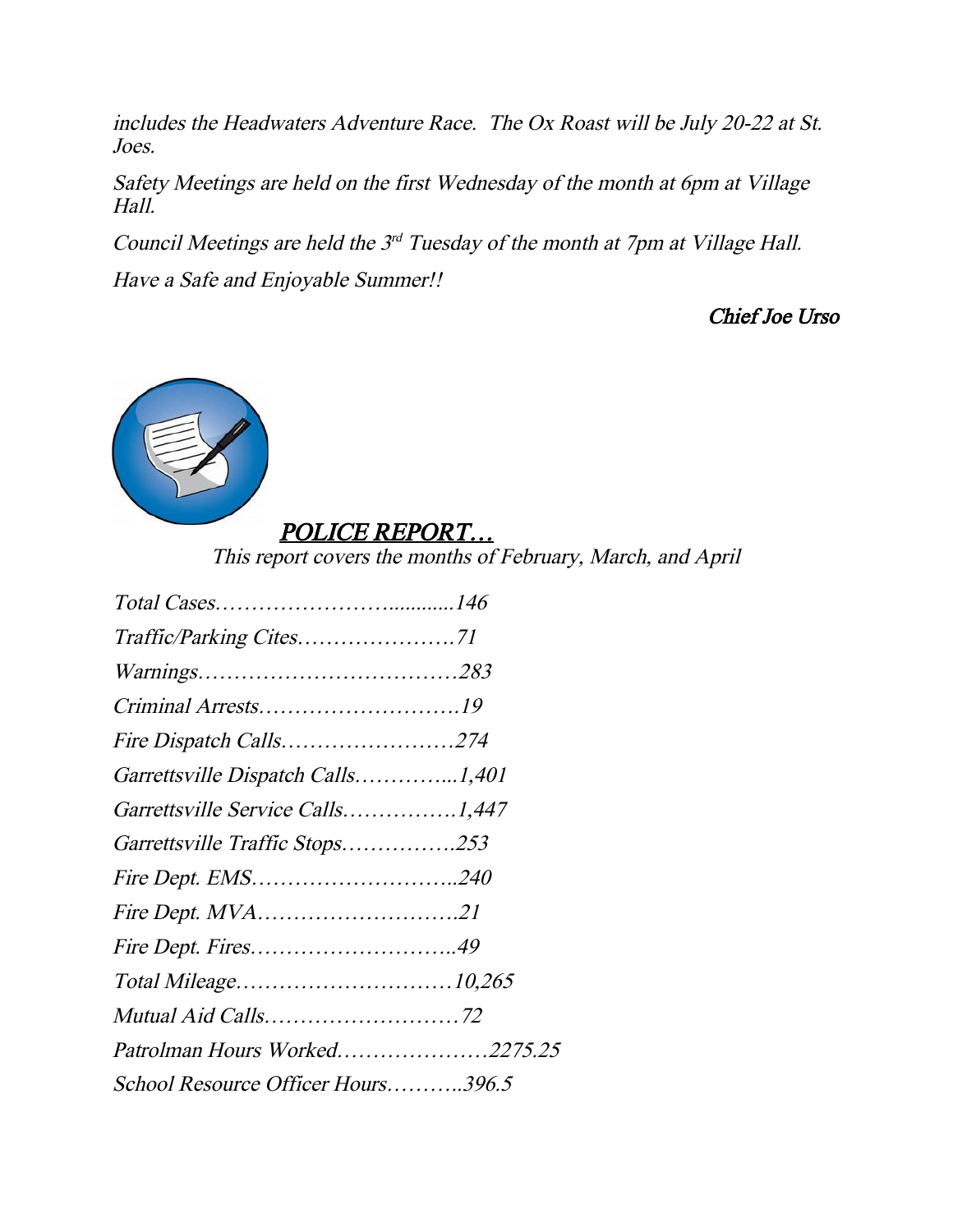| Dispatch Hours Worked2,539.5 |  |
|------------------------------|--|
|                              |  |
| Citizen/Motorist Assists39   |  |
| Open Doors/Windows3          |  |
|                              |  |
|                              |  |
|                              |  |
|                              |  |
|                              |  |
| Water/Sewer Plant Checks281  |  |
| Reservoir Checks146          |  |
|                              |  |

Chief Joe Urso

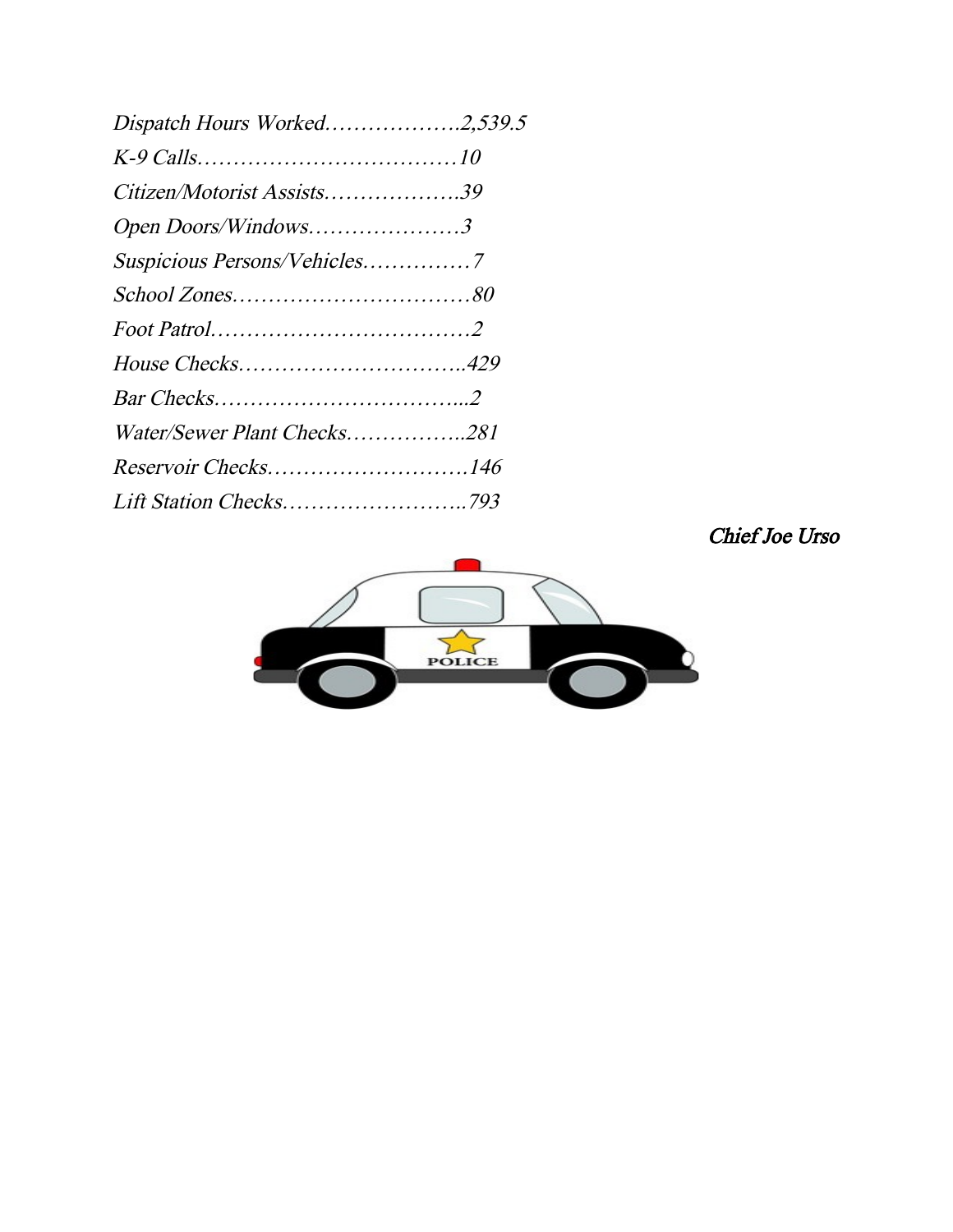

# News from the Service Department…

Brush pick-up for 2018 is scheduled for the second Tuesday of every month. Please stack your clean brush with cut ends towards the road. Pieces should not exceed 3" in diameter or 10' in length. Brush with thorns or clumps of roots and mud will not be taken. Please keep in mind that we will spend no more than 15-20 minutes at any residence. If your pile cannot be chipped in that time frame, the remainder will be left until the next month Leaf bags are available throughout the year if you need them for spring clean-up. Remember that each residence is allowed 6 free bags during the calendar year and additional bags cost \$.50 each.

Summer brings many chances to celebrate and plan family and group gatherings. Don't forget that our park lodge, pavilions, and sports facilities can all be reserved in advance for a small fee. If you want to reserve a date or have questions about rentals please feel free to call our office at Village Hall.

Don't forget to sign up for our AMG Alerts. You can sign up by going to mantuavillage.com to get a free text, phone call, or email sent to you whenever there is an emergency in the Village.

Chelsea Gregor



Dean Stebbins and F & S Automotive would like to offer their congratulations to all the Crestwood 2018 senior graduating class. Best of luck in whatever your future holds.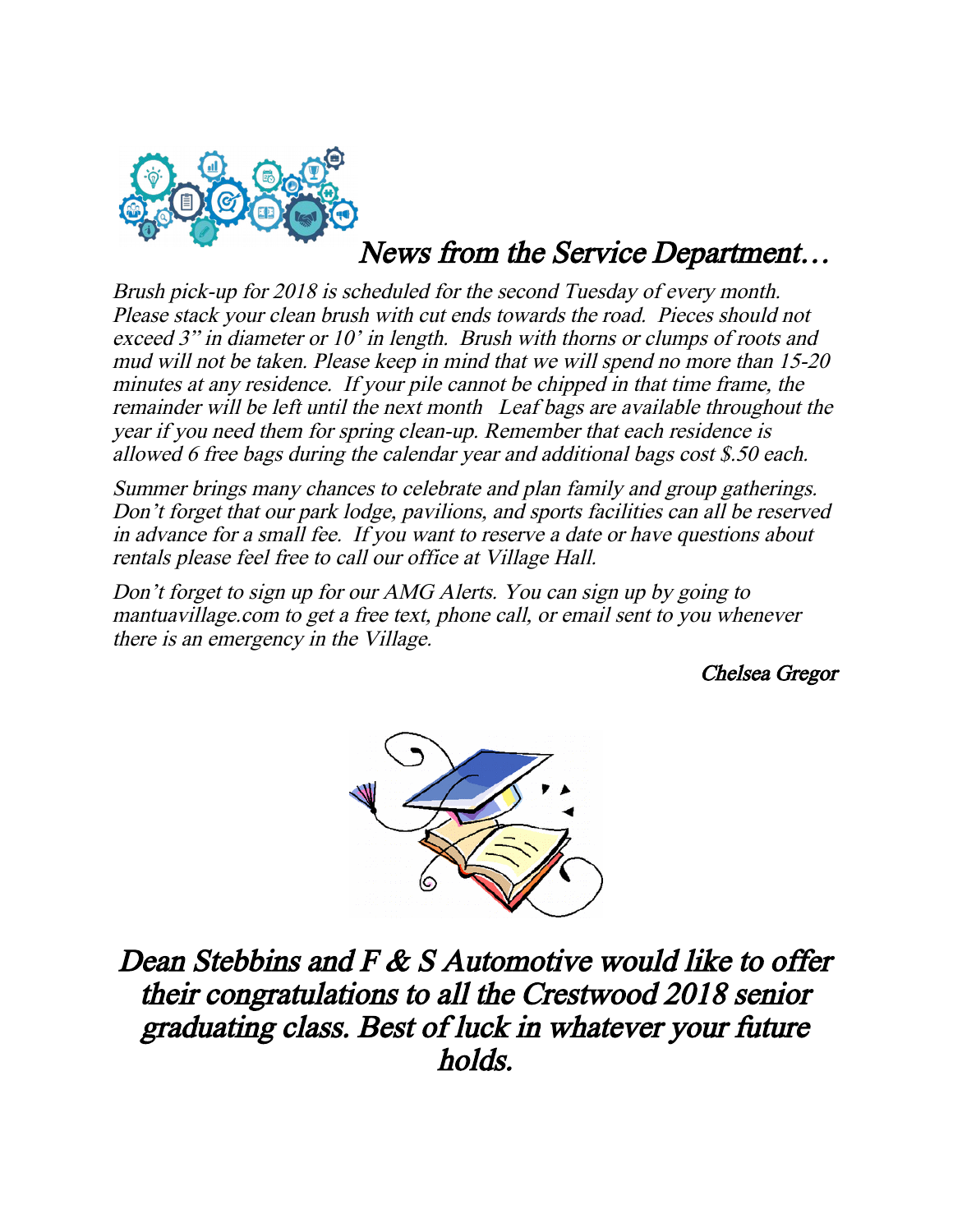

News from DMRC…

ART ON THE HILL IS CELEBRATING THEIR 10TH ANNIVERSARY

Downtown Mantua Revitalization's 2018 Art on the Hill and Wine Tasting Too Festival marks the  $10<sup>th</sup>$  Anniversary of this popular and successful event.

The festival will be held on Saturday July 14, 2018 from 10:00 A.M. to 6:00 P.M on East Prospect Street in Mantua Village. Organizers Christine Pitsinger and Terri Vechery are planning on featuring up to 100 artisans and crafters as well as a Merchant's Circle. Breakaway Excursions, located in the historic Mantua Granary building, will open its doors to Art on the Hill to host the Chinese Auction of art and crafts. It will also be where the Photography Contest will display photos and the photos entered for the 2019 DMRC Calendar selection. Vote for People's Choice! Four wineries have signed up to provide wine tasting opportunities. Art on the Hill wine glasses and winetasting tickets will be available at our headquarters at Breakaway Excursions.

Special events will also be featured during the day. Mantua Village has been named a Buckeye Trail Town and the dedication is scheduled to take place at 3:00 at the Headwaters Trail foot bridge. Aslo being dedicated that day are the Interpretive Signs, Rails Before Trails, donated by Mantua Rotary and the Welcome to the Historic Village of Mantua interpretive sign donated through grant funds by Downtown Mantua Revitalization.

The Art on the Hill Committee will continue to accept vendors. Contact them at  $dmrcmail@gmail.com$  or phone 330-274-4040. This email and phone number can be used to ask questions about the event.

The success and growth of the Art on Hill and Wine Tasting Festival is a point of pride for Downtown Mantua Revitalization. Come celebrate our  $10<sup>th</sup>$  year.

QUILTS IN THE VILLAGE AND MANTUA VILLAGE GARDEN CLUB HIGH TEA: A SUCCESFUL EVENT

Downtown Mantua Revitalization and the Mantua Village Garden Club recently joined forces to create the second Quilts in the Village and High Tea at the Hilltop Christian Church. On May  $5<sup>th</sup>$ , a beautiful, sunny spring day, 69 handmade quilts were exhibited in the church sanctuary. Quilts, most created by local quilters along with some vintage quilts, were viewed by attendees to the event. The High Tea was very successful. Those stopping by had the choice of choosing between quiches and sandwiches, cookies and cupcakes to accompany their tea.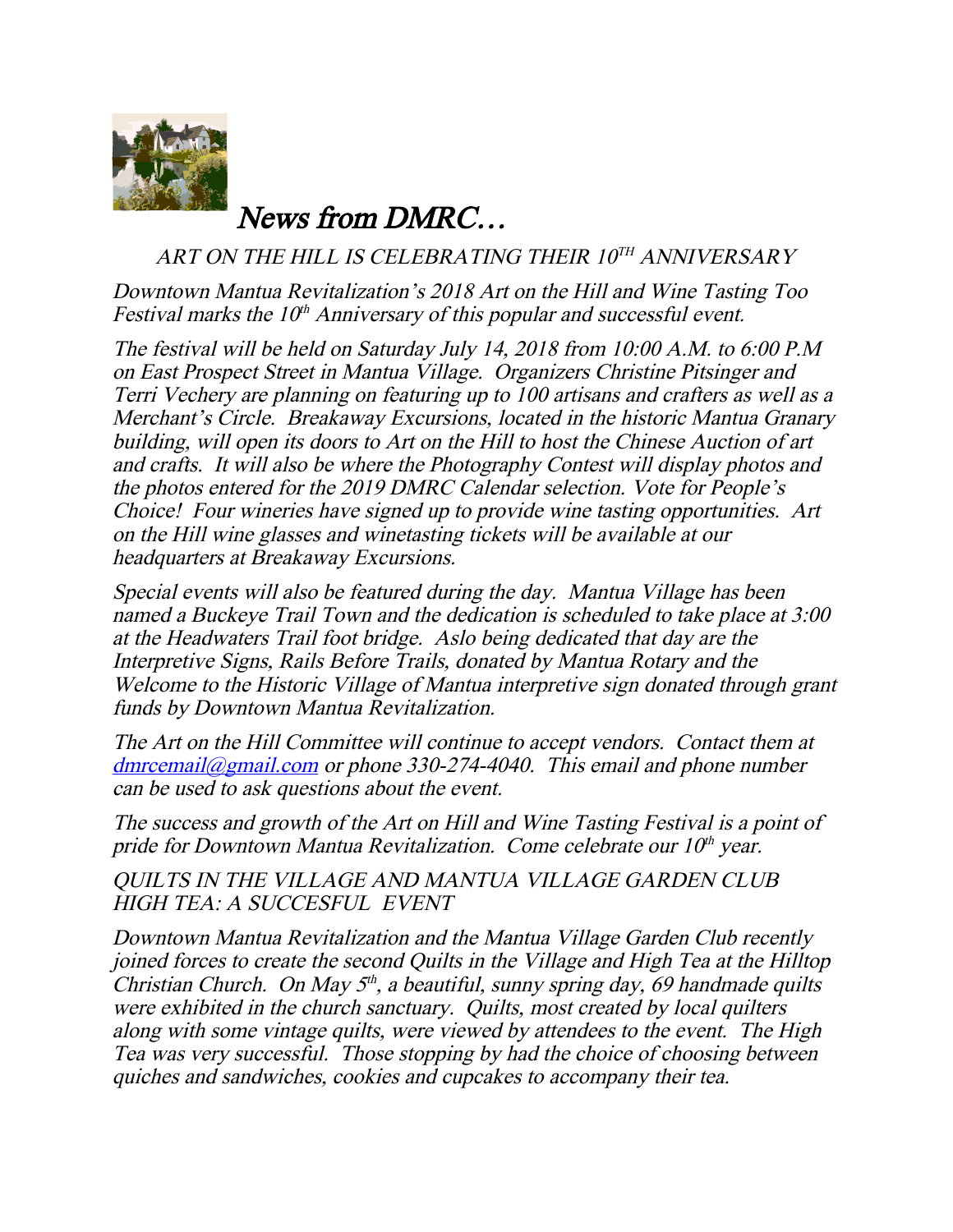DMRC and the Mantua Village Garden Club intends to continue this tradition in the future.

DMRC Secretary Susan Steinberg



## From The Mental Health and Recovery Board…

Community members are invited to learn more about addiction, treatment, and recovery at an awareness event being held at Portage Community Chapel on Thursday, June 14 from 6-8pm.

Attendees will learn about the drug overdose crisis, the addiction process, and treatment and recovery. Residents of Portage will also be able to receive a free naloxone overdose response kit through Project DAWN. Naloxone is a medication that can reverse an overdose caused by an opioid drug.

Speakers include representatives from the Mental Health & Recovery Board of Portage County, Townhall II, the Portage County Health District and the recovery community. Portage Community Chapel is located at 6490 OH 14, Ravenna. The event is free and open to the public.

For more information contact 330.673.1756.

Mental Health First Aid Registration

On Monday June 18 and Tuesday June 19 Coleman Professional Services and the Mental Health & Recovery Board will offer a Mental Health First Aid training in Ravenna. This 8-hour training course gives people the tools to identify when someone might be struggling with a mental health or substance use problem and to connect them with appropriate support and resources when necessary.

The cost is \$25 and includes the workbook, training materials, and a continental breakfast each day. The class is being held 8am-noon on June 18 & 19 at Coleman in Ravenna. To register call 330.673.1756 ext 201 or visit

www.mental-health-recovery.org

Karyn Hall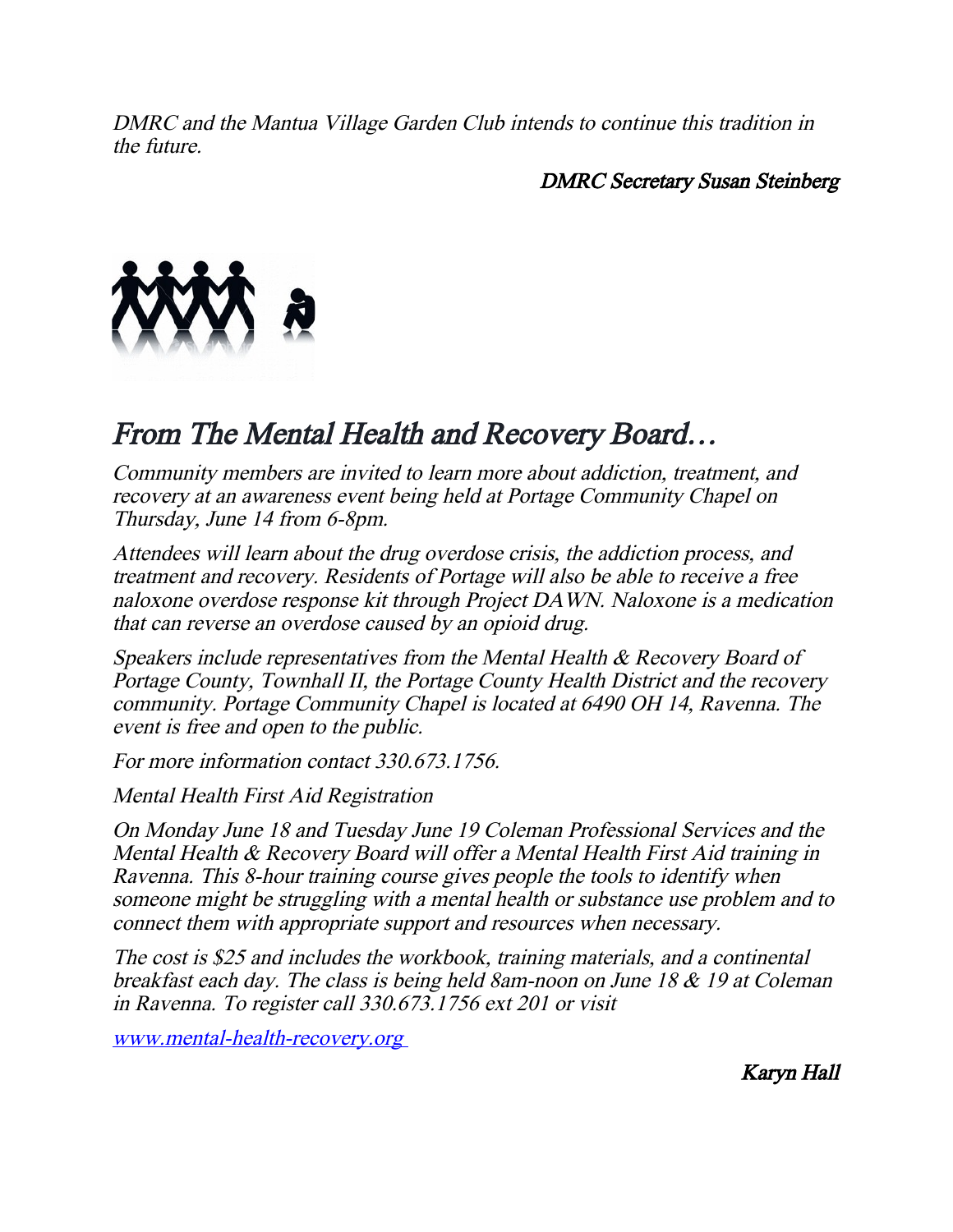

*The weather is finally breaking! School is (almost) out!!* 

Looking for something to do this summer?

Breakaway Excursions (BE) is opened Tuesday through Sunday. (Closed Monday's-except holidays). Stop by and visit Co-owners, Doug Hershman and Pam Holliday.

- **RENT-A-BIKE** and enjoy the new paved -crushed limestone-Headwaters Trail
- **KAYAK RENTALS** available . Enjoy the Scenic Cuyahoga River and enjoy its natural wildlife. Hopefully you will see our resident bald eagle! Rentals also available on LaDue Reservoir.
- Develop your skills with a **KAYAK CLASS**. We offer training on technique, water safety and self-rescue.
- **KAYAK or ARCHERY CAMP** For kids, ages 10-14 years old
- **ARCHERY** will continue through the summer on a limited basis.
- **BIKE "FIX-IT STATION"** If breakdown while riding the roads or trail, they have the tools so you can repair your bike and get back on the road again.
- **CUSTOMIZED GROUP OUTINGS!/TEAMBUILDING**

#### **Their Summer Special Events:**

June 2, Paddle and Dine June 8, Sunset Paddle June 17, Father's Day Paddle and Brats June 22, Summer Solstice Paddle July 13, Sunset Paddle July 27, Full Moon Paddle August 11, Paddle and Dine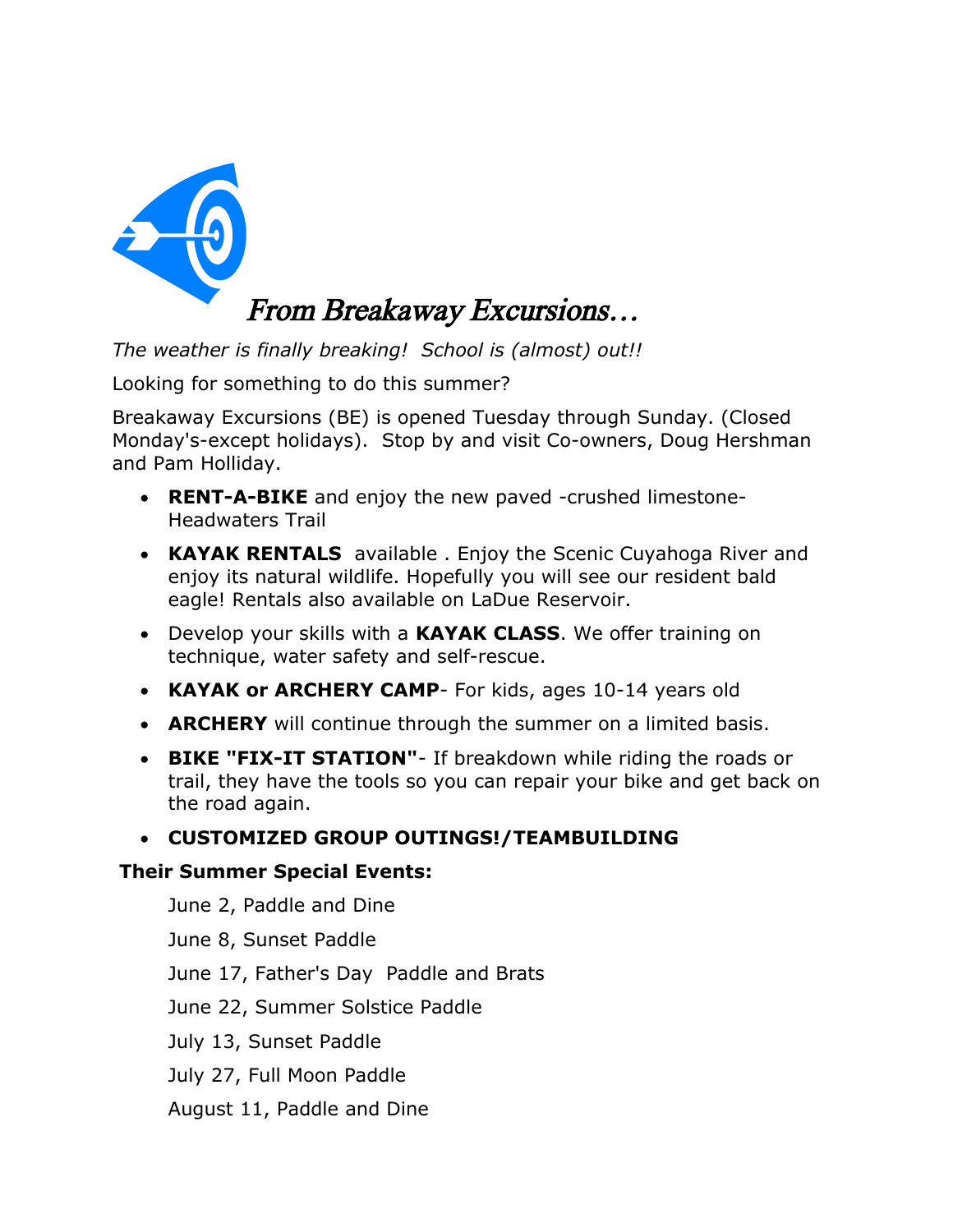August 25, Full Moon Paddle

*If you are out enjoying the village on your own, feel free to stop in for a healthy drink or snack and take a break on their patio.*

*Need a pair of water shoes, a lifejacket, hiking socks or bow? They have an ever growing retail section which also includes maps of the Buckeye Trail. Did you know we are a designated BUCKEYE TRAIL TOWN!?*

*PLEASE VISIT THEIR WEBSITE FOR DETAILS OR TO BOOK YOUR SUMMER ADVENTURE! www.breakawayexcursions.com or call 440-773-2465.* 

Be Empowered, Be Inspired, Be Connected - Or just BE

Pam Holliday



#### From The American Legion…

Mantua Post 193 and Auxiliary Unit 193 will hold their next soup supper at the Mantua Center School Building located at 11741 Mantua Center Road, Mantua on Friday, August 31st. The dinners for the rest of the year will be October 5th, November 2nd and December 7th. The dinners are held on Friday evenings from 6 P.M. to around 7 P.M., but please show up a little early if you chose to visit with your friends and neighbors.

The cost for adults is \$7.00 and \$3.00 for children (under 12).

American Legion Post 193 is currently selling tickets for its Annual Flag Fund Raffle. Funds raised will help the post to purchase American flags that are displayed on the light poles in the Village of Mantua. The 1st prize is a 55" 4k Sharp Smart TV, 2nd prize is a 39" Insignia Smart TV and the

3rd prize is a \$100.00 Walmart Gift Card. The drawing will be held Sunday, September 9, 2018

at 5 P.M. at the Mantua Potato Festival. Tickets are \$5.00 each or 3 for \$10.00.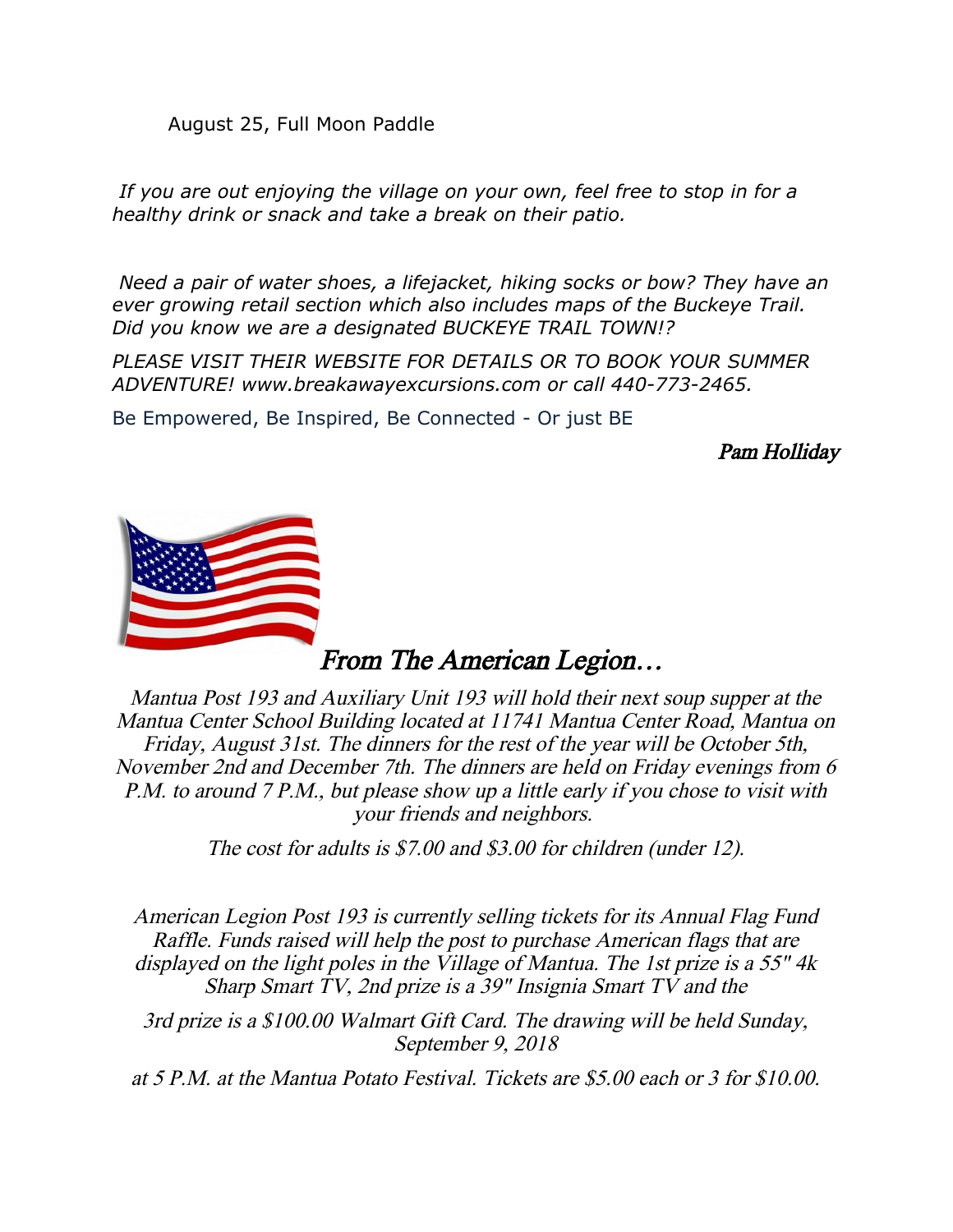Mantua Post 193 and Auxiliary Unit 193 have held their elections for 2018-2019. Post 193; Commander - Mark C. Gray, 1st Vice Commander - Ray Corbett, 2nd Vice Commander - Debra Blake, Finance Officer - John Kowalchik, Adjutant - Dale Koscelnik, Chaplain - Jesse Crate, Service Office - David Pifer and Sergeant at Arms - Russell Workman.

Auxiliary Unit 193; President - Dorothy Brady, Vice President, Chaplain and Public Relations Chairperson - Kathleen Miller and Secretary and Treasurer - Eileen Kinter

John Kowalchik



### From Hillside Cemetery…

Memorial Day Ceremonies have come and gone and with the help of the some wonderful volunteers the cemetery looked great for that special weekend. The cemetery board would like to extend a sincere thank you to Tom Tubalkian, who not only coordinated the mulch delivery from CYC, but also covered it with a tarp in case of rain. On Friday, May 11th at 8:00am, Tom and 4 Crestwood High School students, Ian Benoit, Mason Jakacki, Lexi Cannella and Sami Parrino met the Board members at Hillside Cemetery and donated several hours of hard work. Our sincere thanks and appreciation to all of you.

This wonderful group of volunteers picked up branches, raked, swept and mulched all the beds. We are so grateful for the fantastic job and wonderful attitudes. It was a pleasure meeting and working alongside all of them. A job that normally takes up to 2 weeks was done in hours!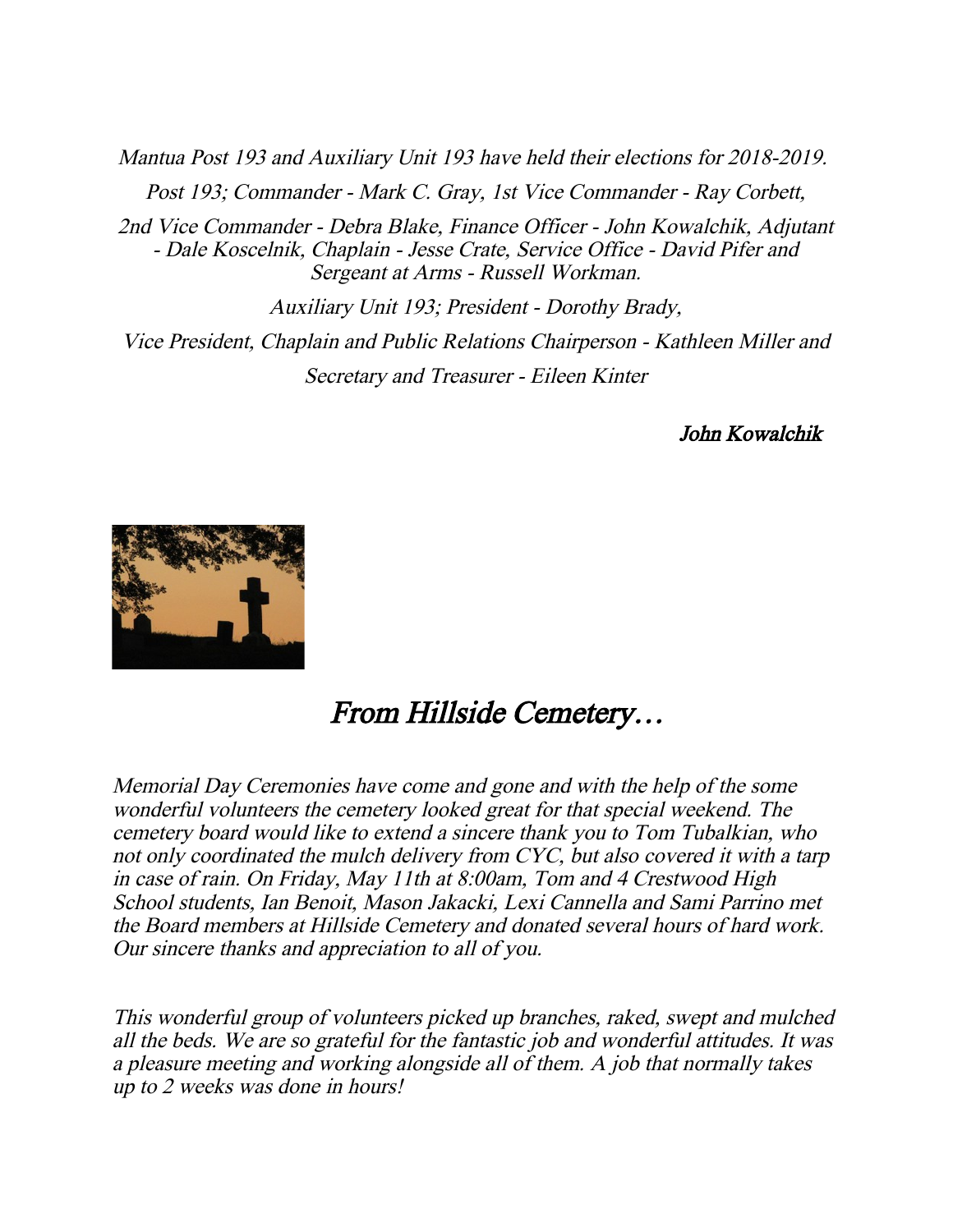Thanks also go out to Mayor Linda Clark, Edie Benner and the DMRC for all their help and concern.

Thank you to John Clark for placing all the Veteran Flags on all the graves this year.

We wish everyone a happy, safe and enjoyable summer.

Patty Leventry Claude Hopkins Cookie Vanek



### Upcoming Construction Projects for 2018…

In July we will be bidding and awarding a project to improve the drainage on west Prospect Street. Several years ago the first phase of the system, a storm main from Reagan St. to Prospect St., was installed by the Village. The materials for the project were paid by a grant from the Ohio Public Works Commission (OPWC) and the Village labor was part of the local share. This project will extend the system from that storm main east and west along a portion of Prospect Street. The area that has pavement disturbed from the storm sewer work will be repaved. This project also has OPWC Grant and Loan funds to help offset the total cost, leveraged with local funds and Village labor for some of the work.

In August construction will start on an asphalt trail through Buchert Park along the edge of the river from the bridge at Prospect to the canoe take out south of the High Street bridge across from the Service Department garage. The trail will be tied into the adjacent parking lots for ADA access and will have several resting and scenic viewing areas at key points along the river. The project is being funded with a grant from the Ohio Department of Natural Resources (ODNR) Nature Works grant program. The local share is being provided by a donation from the Downtown Mantua Revitalization Committee (DMRC).

Brian Rogers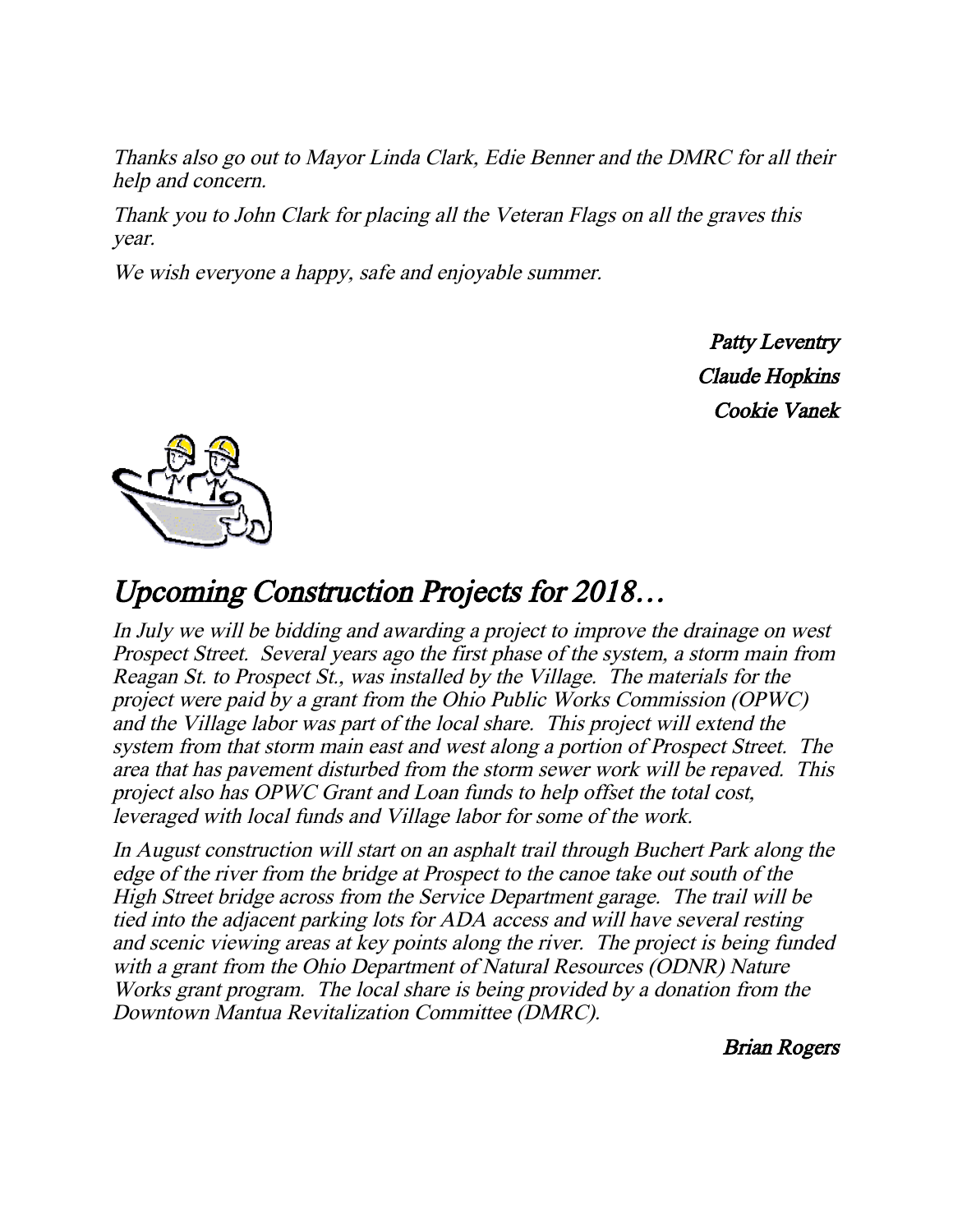

From The Community Journal…

The 10th Annual "Art on the Hill & Wine Tasting Too" festival s just around the corner. On Saturday, July 14th, East Prospect Street in Mantua will close to traffic and open to over 60 artisans who will line both sides of the street selling and displaying their handmade works of art. The event also features wine tasting from four local wineries. With over 60 artisans, wine tasting, great food, a photo contest and so much more this festival offers something for everyone. Admission and parking is free!

This day long celebration of the arts runs from 10AM-5PM. All art is handmade and includes, paintings, woodwork, jewelry, soaps, candles, photography, clothing, jams & jellies, stoneware, ceramics, pottery, stained glass, blown/fused glass, sculptures, metalworks, and so much more. Artisans are both local and from distant areas. Wine will also be available for sale by the bottle by each participating winery. A Merchant Circle features booths of local businesses, both home-based and store front.

Great food will also be available throughout the festival and include hotdogs, burgers, sausage, fresh cut fries, funnel cakes, Ohio maple products, lemonade and more.

Be sure to visit the Breakaway Excursions building midway through the festival and try your luck at the huge Chinese auction. Items range from gift certificates and items donated by local businesses and over 75 pieces of art, all donated by the artisans particpating in "Art on the Hill". There will also be a 50/50 raffle.

Art on the Hill 2018 is hosted by the DMRC (Downtown Mantua Revitalization Corporation). For more information, contact Christine Pitsinger at 330-414-6486 or communityjournal@yahoo.com

Covering the People, Places  $\&$  Events in the Mantua, Shalersville, Hiram  $\&$ Garrettsville Areas since 2006!

Christine Pitsinger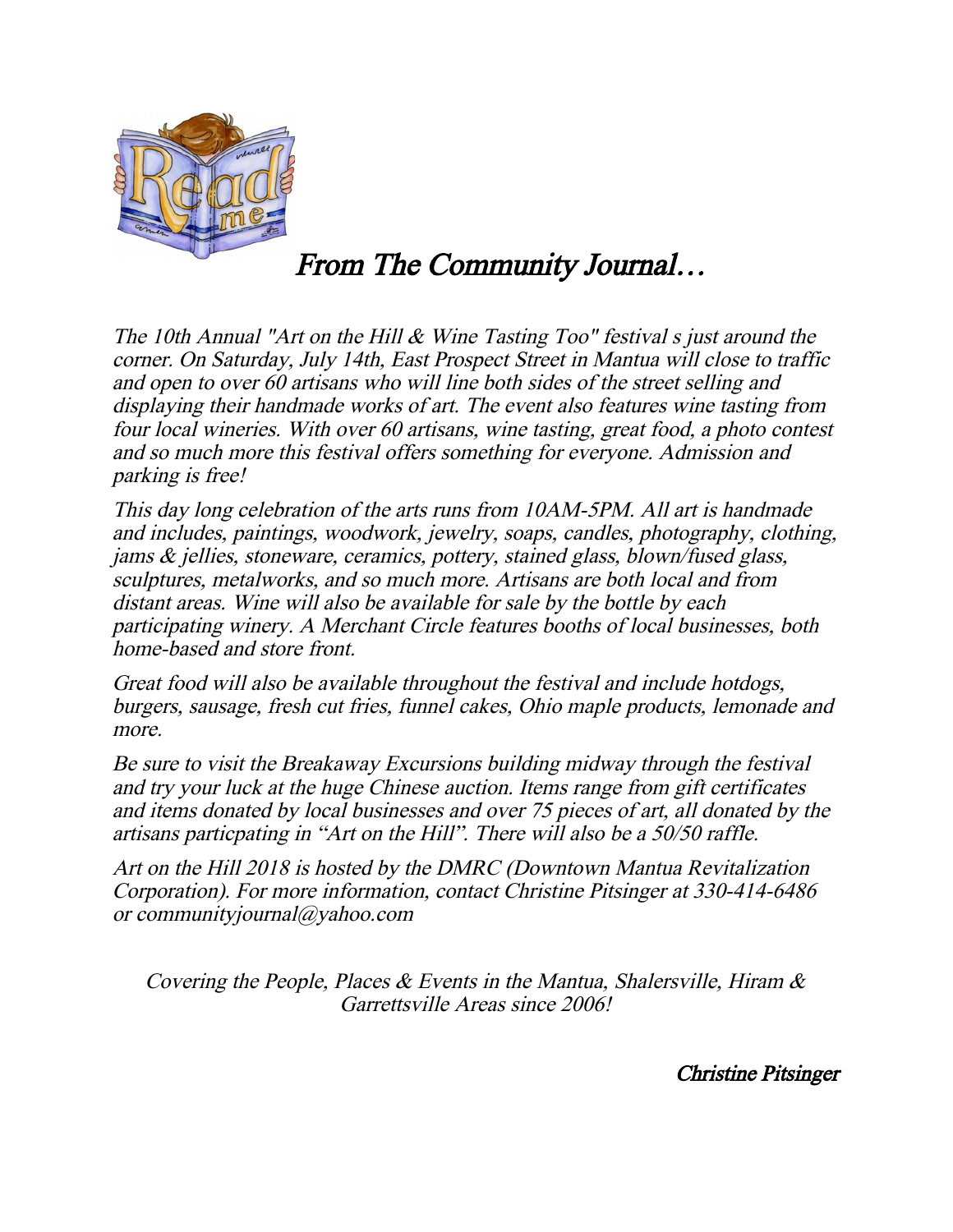#### **Crestwood Lions Keeping Busy!**

It's been awhile since the Crestwood Lions have reported on their club's activities, so here's a bit of what we've been doing.

Our food trailer is actively participating in fundraising events, with many more to come throughout the summer and fall. In April, we donated our time cooking burgers, hot dogs and French fries at Lakeside Sand and Gravel's annual open house to raise money for The Hattie Larlham Foundation. This year Lakeside was able to raise \$6,000+.

Upcoming events will include Akron Soap Box Derby Races, DMRC's Annual Art on the Hill, Wizardly World of Kent on July 28<sup>th</sup>, the Potato Festival and Monroes' Fall Festivals. We also have our food trailer at the Edinburg Auction on the  $3<sup>rd</sup>$  Saturday of each month. This is one of our biggest fundraisers.

In November, the Lions sponsored the 4C's Craft Show in Shalersville. We presented a check for \$2,000 to Kathy Clavenor as a result of this event.

We continue to collect eyeglasses that are recycled for those less fortunate. New to Lions Club International and your local Lions clubs is the recycling of hearing aids. With new technology available, hearing aids are able to be recalibrated for individuals in need.

The Club, along with a donation from The Village Tavern, were able to purchase 30 watering cans for all the local cemeteries. This is the third time we have been able to provide these cans before the Memorial Day Weekend.

We continue to clean-up the Trailhead behind Mantaline, with a date planned in the near future to mulch, plant flowers and weed. We are planning on planting two trees this year as well.

For those individuals who are not familiar with the Lions, we are the world's oldest and largest Service Organization. Our motto is "We Serve". EVERY penny raised goes directly back into the community. Our bylaws do not permit us to use any portion of money raised for our own use. When you buy food from us, or attend one of our events, the money you spend goes right back into the community. Anyone interested in joining the Crestwood Lions Club is asked to contact Mary Hannah, (330) 883-9297 or attend one of our meetings at Jake's Restaurant the 2<sup>nd</sup> and/or 4<sup>th</sup> Wednesday of each month.

Thank you for your continued support!